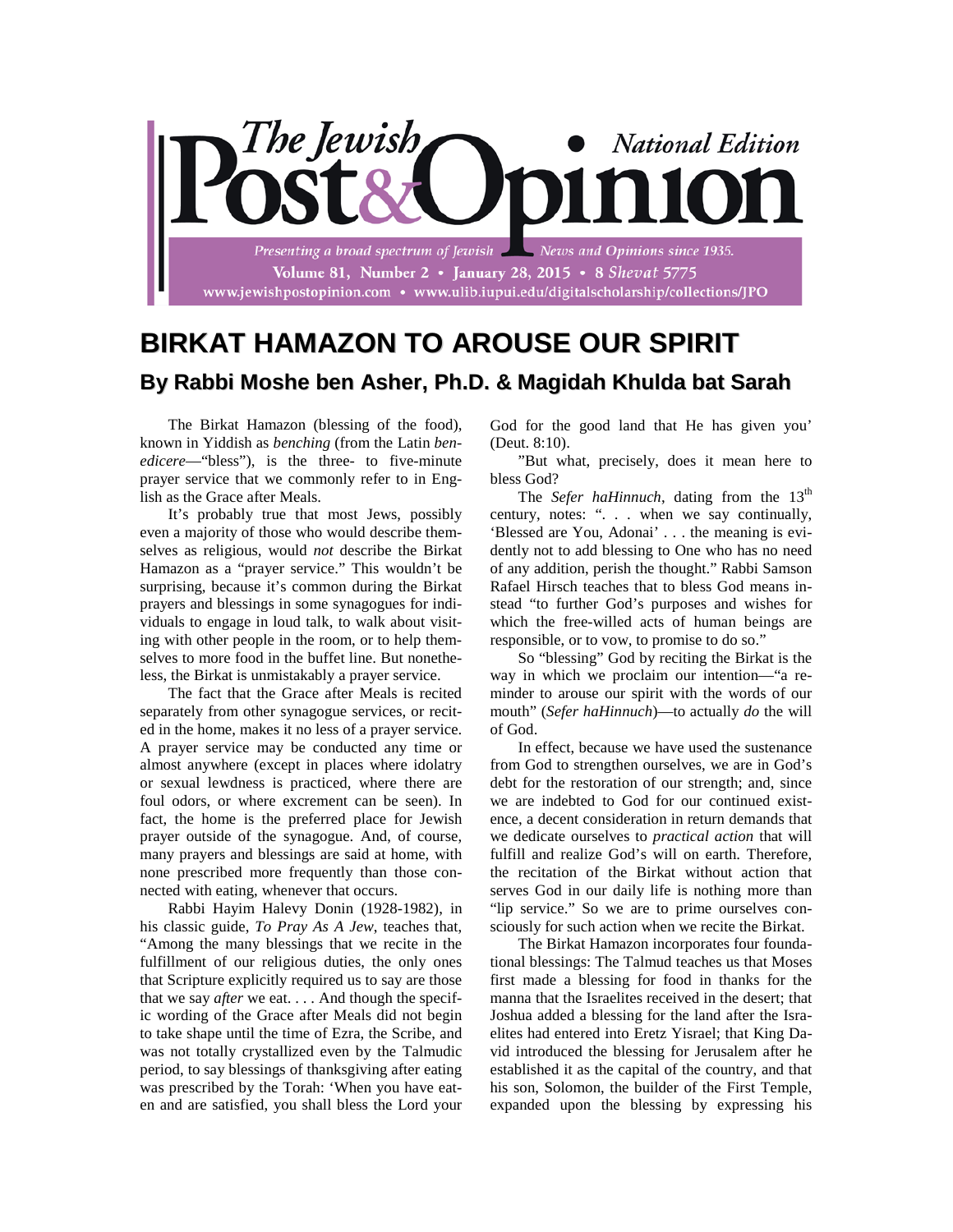thanks to God for the "great and holy house." Soon after the destruction of the Second Temple, when the survival of the Jewish people was in doubt, the Sages added a fourth blessing to emphasize the eternal quality of God's goodness.

But what have these blessings from our history got to do with us—here and now?

First, we are ultimately as dependent on God for our sustenance today as were the Israelites in the desert who, according to the Torah, survived on the manna from heaven. When we wipe away the scales of self-importance from our eyes, we can see that our bread doesn't come from the supermarket or the bakery or the farmer—the *seeds* of life are gifts from the Creator.

Second, that we were promised a land, Eretz Yisrael, one we could sanctify, and thereby become a light to the nations, has throughout the ages been a spur to our moral vision and action.

Third, we were blessed as a people with the inheritance of Jerusalem as our capital, always holding out before us the ideal of *shalom*—not peace per se, but constant striving for unity with the Holy One—and we were blessed in the city with the Temple, a place of assembly for the people to strengthen themselves in their holy purposes and pursuits as a community.

And fourth, we have been blessed—witness our historic survival and success as a nation—by God's compassion and mercy toward us.

Why would we *not* be grateful for these blessings, even today?

Over the centuries, thanksgiving prayers for many other blessings were integrated into the first three benedictions. These additional blessings encompass the Torah, the covenant of Abraham (*brit milah*, i.e., ritual circumcision), and David's dynasty, from which the Messiah is to descend.

Would any of us trade the Torah for some other vision and path to a good life? With what would we replace the available power of *brit milah* to foster responsibility among families and communities for the moral careers of our children? And what vision of the future would we prefer to Days of *Mashiach*?

At the end of the Grace, we make several petitions, each beginning with the word "*Harakhaman*" ("May the Merciful One. . . .") These are not a part of the obligatory Birkat Hamazon but were added over the centuries, and other petitions may be added now for special occasions.

Why should the obligation to thank God for these blessings be greater *after* we eat than before? Possibly because after eating we are more likely to forget our dependence on God's goodness and, instead, to delude ourselves that we are entirely in control of our own fate. This self-delusion, not acknowledging the goodness God creates and sets to work in the world, leaves us vulnerable to experiences that shatter our morale—we fail to see and rely on the goodness implanted all around us by the Creator.

The Sages decreed, "since bread is the accepted basis of a meal, the full grace must be said only if bread is eaten," but in an amount as small as an egg or even an olive, notwithstanding the Scriptural commandment to say Birkat Hamazon only when one is *sated* from eating. (Berakhot 45a)

Rabbi Avira taught that because of this selfimposed stringency, God showed favoritism to the Jewish people: "The ministering angels said to the Holy One, blessed be He: Master of the universe, it is written in Your Torah that 'You show no favor or take bribes' (Deuteronomy 10:17). Aren't You showing favor to Israel, for it says, 'God bestows favor upon you'? (Numbers 6:26). Replied God: Why shouldn't I show favor to Israel! Look, I wrote in the Torah, 'When you eat and are satisfied, you must bless God your Lord' (Deuteronomy 8:10) but they are so stringent that even when they eat as little as the size of an olive or an egg [they say Grace]." (Berakhot 20b)

The naturalistic lesson of the story is that, constantly reminding ourselves to do the will of God following the Torah's vision and path—is likely to bring down greater blessings upon ourselves.

Here are some basic guidelines:

When three or more males over the age of 13 eat together at the same table, traditionally they are obligated to recite the Birkat as a unit in which one leads and the others respond (Berakhot 49b).

The convening of all who are present to recite the Birkat is called *zimun* (invite). The leader of the service extends an invitation to *bench* with the words "*rabotai nevareikh*" ("gentlemen, let us bless"). But the salutation *khaverai* (i.e., friends) may be substituted for *rabotai*. Those present respond, "Let the name of Adonai be blessed from now and for ever more." The formula of *zimun* may also be used when three or more women are dining together (Berakhot 45b). *Rabotai* (gentlemen) would be replaced by *g'virotai* (ladies) or *khaverotai*.

The Talmud also teaches us that the honor of leading should be offered to a guest, to ensure that the guest may bless the host through the *harakhaman* to ". . . bless the host and hostess and all who are seated around the table. . . ."

Withal, we are called to *act as a community*. The Chofetz Chayim (Rabbi Israel Meir Hakohen Kagan, 1838-1933) teaches that when many of us unite to serve God, each of us reaches higher than if acting alone. The effect of the *mitzvah* performed by many of us is much greater than one performed by a few. With many more of us investing in the *mitzvah's* power, we can mutually inspire one another to far more significant action.